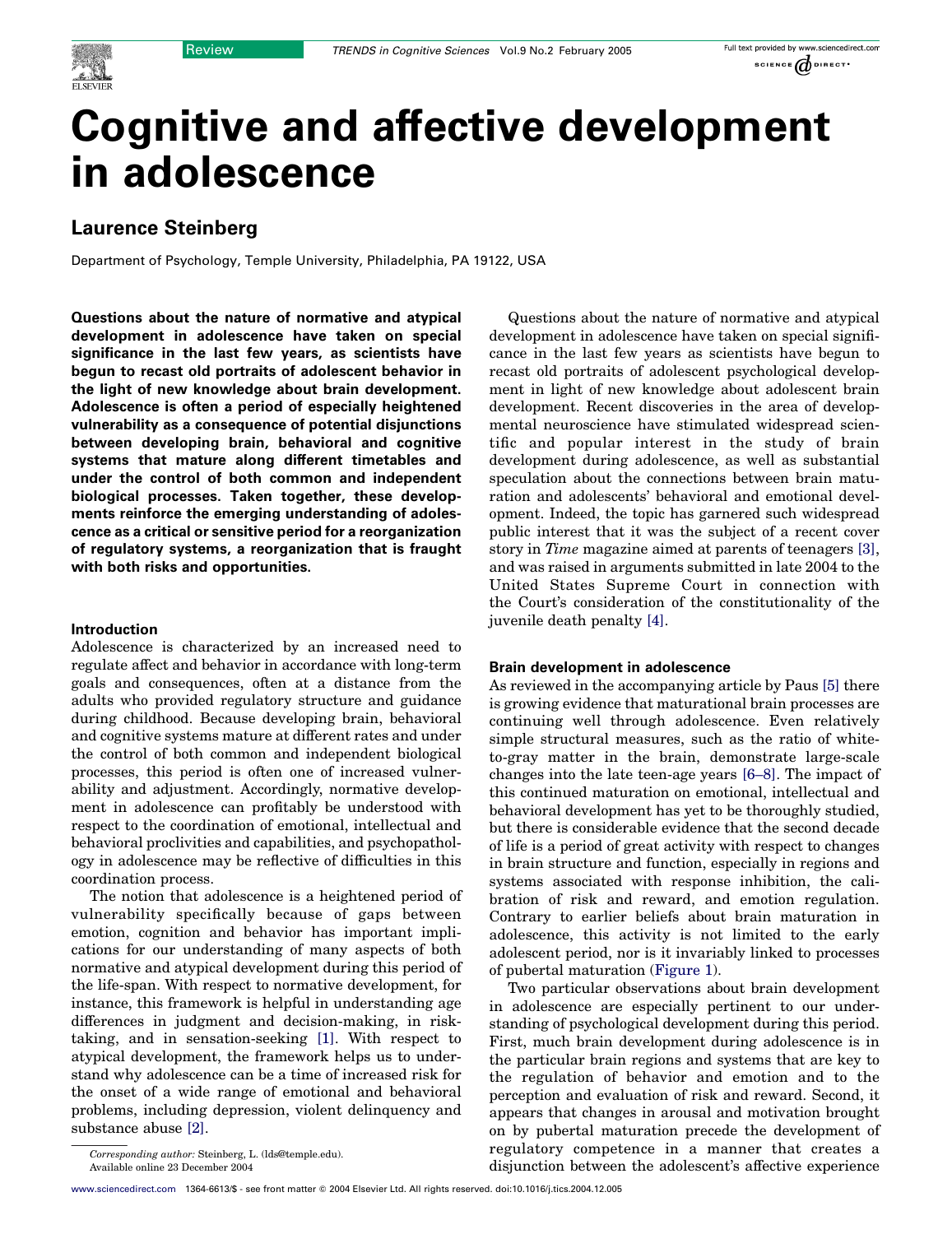<span id="page-1-0"></span>

Figure 1. It has been speculated that the impact of puberty on arousal and motivation occurs before the maturation of the frontal lobes is complete. This gap may create a period of heightened vulnerability to problems in the regulation of affect and behavior, which might help to explain the increased potential in adolescence for risk-taking, recklessness, and the onset of emotional and behavioral problems.

and his or her ability to regulate arousal and motivation. To the extent that the changes in arousal and motivation precede the development of regulatory competence – a reasonable speculation, but one that has yet to be confirmed – the developments of early adolescence may well create a situation in which one is starting an engine without yet having a skilled driver behind the wheel [\[9\]](#page-4-0).

#### Cognitive development in adolescence

Until recently, much of the work on adolescent cognitive development was devoted to a search for a core mechanism that could account parsimoniously for broad changes in adolescent thinking [\[10\]](#page-4-0). After nearly 50 years of searching, what has emerged instead is the necessity of an integrated account. What lies at the core of adolescent cognitive development is the attainment of a more fully conscious, self-directed and self-regulating mind [\[10\].](#page-4-0) This is achieved principally through the assembly of an advanced 'executive suite' of capabilities [\[11\],](#page-4-0) rather than through specific advancement in any one of the constituent elements. This represents a major shift in prevailing views of adolescent cognition, going beyond the search for underlying elements [\[12\]](#page-4-0) that are formed and operate largely outside awareness.

As Keating [\[10\]](#page-4-0) has noted, the plausibility of such an integrative account has been substantially enhanced by recent major advances in the neurosciences [\[6–8,13–18\]](#page-4-0), in comparative neuroanatomy across closely related primate species that illuminate core issues of human cognitive evolution [\[10,19\]](#page-4-0), and in a deepened understanding of the critical role of culture and context in the shaping of cognitive and brain development [\[11,20\]](#page-4-0). Much of the underlying action is focused on specific developments in the prefrontal cortex, but with an equally significant role for rapidly expanding linkages to the whole brain  $[11,15,21]$ . This complex process of assembly is supported by increasingly rapid connectivity (through continued myelination of nerve fibers), particularly in communication among different brain regions, and by significant and localized synaptic pruning, especially in frontal areas that are crucial to executive functioning [\[6–8,18\]](#page-4-0).

Whatever the underlying processes, during early adolescence, individuals show marked improvements in reasoning (especially deductive reasoning), information processing (in both efficiency and capacity), and expertise. These conclusions derive from studies of age differences in logical reasoning on tasks in which participants are asked to solve verbal analogies or analyze logical propositions; basic cognitive processes, such short- or long-term memory; and in specialized knowledge [\[10\].](#page-4-0) There has been broad consensus for more than 25 years that, as a result of these gains, individuals become more capable of abstract, multidimensional, planned and hypothetical thinking as they develop from late childhood into middle adolescence (less is known about cognitive changes during late adolescence). No research in the past several decades has challenge this conclusion.

### Implications of new brain maturation research for adolescent cognitive development

After a rather lengthy period during the late 1980s and early 1990s, when the study of adolescent cognitive development was more or less moribund, interest in intellectual development during adolescence has been revitalized in recent years in two ways. First, researchers in the field of developmental neuroscience began to direct attention to the study of structural and functional aspects of brain development during early adolescence [\[6,8,13,22\]](#page-4-0). These studies have pointed both to significant growth and significant change in multiple regions of the prefrontal cortex throughout the course of adolescence, especially with respect to processes of myelination and synaptic pruning (both of which increase the efficiency of information processing) [\[8,17,23\].](#page-4-0) These changes are believed to undergird improvements in various aspects of executive functioning, including long-term planning, metacognition, self-evaluation, self-regulation and the coordination of affect and cognition [\[10\].](#page-4-0) Most research has focused on age differences in skills known to be related to functioning in the dorsolateral region of the prefrontal cortex, such as those involving working memory, spatial working memory and planning [\[24–26\],](#page-5-0) but two recent studies [\[27,28\]](#page-5-0) indicate as well that adolescence is a time of improvement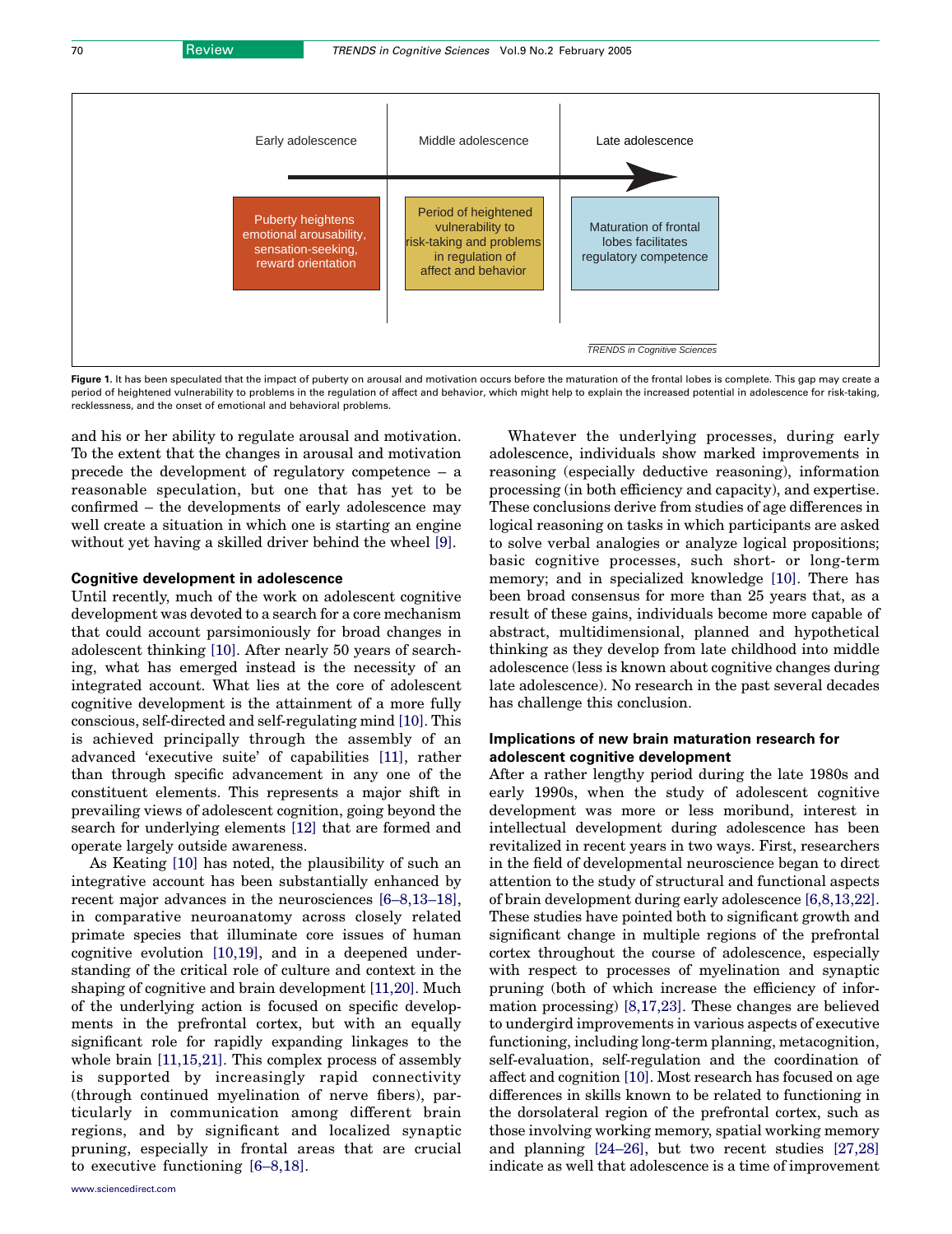in abilities that have been linked to functioning in the ventromedial prefrontal cortex, such as the calibration of risk and reward (Box 1).

In addition, adolescence appears to be a time of improved connectivity between regions of the prefrontal cortex and several areas of the limbic system, a restructuring that further affects the ways in which individuals evaluate and respond to risk and reward [\[22,29\].](#page-5-0) Whether and to what extent these changes in brain structure and function are linked to processes of pubertal maturation is not known. Some aspects of brain development are coincident with, and likely linked to, neuroendocrinological changes occurring at the time of puberty, but others appear to take place along a different, and later, timetable. Disentangling the first set from the second is an important challenge for the field [\[9\]](#page-4-0). It is also important to note that there are relatively few studies of developmental changes in brain function (as opposed to structure) in adolescence, and that conclusions about the putative links between changes in cognitive performance and changes in brain

#### Box 1. Age differences in ventromedial functioning

The most widely used task in the assessment of ventromedial functioning is the Iowa Gambling Task [\[56\]](#page-5-0). Subjects are asked to draw cards from one of four face-down decks; each card provides information on how much has been won and lost on that draw. Cards from two of the decks offer high rewards, but in one deck the rewards are paired either with occasional very high losses, and in the other with frequent modest losses, and continuing to draw from either of these decks results in a net loss over time. By contrast, cards from the other two decks offer low rewards, but these are paired either with frequent small losses, or sporadic, but modest, losses, and these decks lead to net gains over time.

Researchers monitor individuals' pattern of card selection over numerous trials. Healthy adults typically begin by drawing from the decks at random, then gradually increase their pulls from the 'good' decks and decrease their pulls from the 'bad' decks. The notable exceptions to this pattern are patients with lesions to the ventromedial prefrontal cortex, individuals with substance abuse problems, and individuals who report high levels of risk-taking in everyday life, all of whom persist in drawing from the 'bad' decks despite the net losses that result.

Only recently have studies examined age differences on the Iowa Gambling Task. In one study [\[27\]](#page-5-0) of four age groups – 6–9 year-olds, 10–12 year-olds, 13–15 year-olds and 18–25 year-olds – the youngest subjects drew equally from the good and bad decks. The two middle groups showed modest improvement over time; by the final trial block, they were drawing from the good decks about 55% and 60% of the time, respectively. By the final block, however, the young adults were drawing from the good deck nearly 75% of the time, and they began shifting towards the good decks much earlier than the younger groups.

Another study, of 9- to 17-year-olds, also found significant improvement in performance on this task with age [\[28\]](#page-5-0). 14–17 year-olds drew from the good decks more often than 9–10 year-olds (although not more often than 11–13 year olds) and began shifting to the good decks earlier than did either of the younger groups. The researchers also administered two tasks known to activate the dorsolateral prefrontal cortex: a go/no-go task, which assesses response inhibition, and a digit span test, which assesses working memory. As expected, performance on both dorsolateral tasks improved with age. More importantly, however, there were no significant correlations between performance on the ventromedial task and performance on either of the dorsolateral tasks, suggesting that maturation of the ventromedial prefrontal cortex may be a developmentally distinct process from the maturation of other regions of the frontal lobe.

structure during adolescence are suggestive, rather than conclusive.

#### Cognitive development in context

A second relatively new direction in research on adolescent cognitive development has involved the study of cognitive development as it plays out in its social context and, in particular, as it affects the development of judgment, decision-making and risk-taking [\[30–35\]](#page-5-0). New perspectives on adolescent cognition-in-context emphasize that adolescent thinking in the real world is a function of social and emotional, as well as cognitive, processes, and that a full account of the ways in which the intellectual changes of adolescence affect social and emotional development must examine the ways in which affect and cognition interact [\[10\]](#page-4-0). Studies of adolescents' reasoning or problem-solving using laboratory-based measures of intellectual functioning might provide better understanding of adolescents' potential competence than of their actual performance in everyday settings, where judgment and decision-making are likely affected by emotional states, social influences and expertise [\[1\].](#page-4-0) Thus, whereas studies of people's responses to hypothetical dilemmas involving the perception and appraisal of risk show few reliable age differences after middle adolescence, studies of actual risk-taking (e.g. risky driving, unprotected sexual activity, etc.) indicate that adolescents are significantly more likely to make risky decisions than are adults.

One reasonable hypothesis is that adults and adolescents 16 and older share the same logical competencies, but that age differences in social and emotional factors, such as susceptibility to peer influence or impulse control, lead to age differences in actual decision-making [\[36\]](#page-5-0). Research that examines developmental changes in cognitive abilities assessed under varying social and emotional conditions (e.g. the same task administered under conditions of high versus low affective arousal, or in the presence versus absence of peers) would be potentially quite informative, as at least one study indicates that adolescents' risk taking is more influenced than that of adults by the presence of peers [\[37\]](#page-5-0) [\(Figure 2](#page-3-0)).

Consistent with findings on the advances in reasoning, characteristic of the transition into adolescence, studies of social cognition demonstrate that the ways in which adolescents think about others becomes more abstract, more differentiated and more multidimensional [\[38\].](#page-5-0) More recent studies of changes in social cognition during adolescence have attempted to clarify the conditions under which relatively more advanced displays of social cognition are likely to be seen; to describe gender and cultural differences in certain aspects of social cognition, such as prosocial reasoning [\[39,40\]](#page-5-0) or impression formation [\[41\];](#page-5-0) and to examine the links between social cognition and social behavior. These studies indicate that patterns of social cognitive development in adolescence, like patterns of cognitive development more generally, vary both as a function of the content under consideration and the emotional and social context in which the reasoning occurs [\[38\].](#page-5-0)

For example, although individuals' thinking about moral dilemmas becomes more principled over the course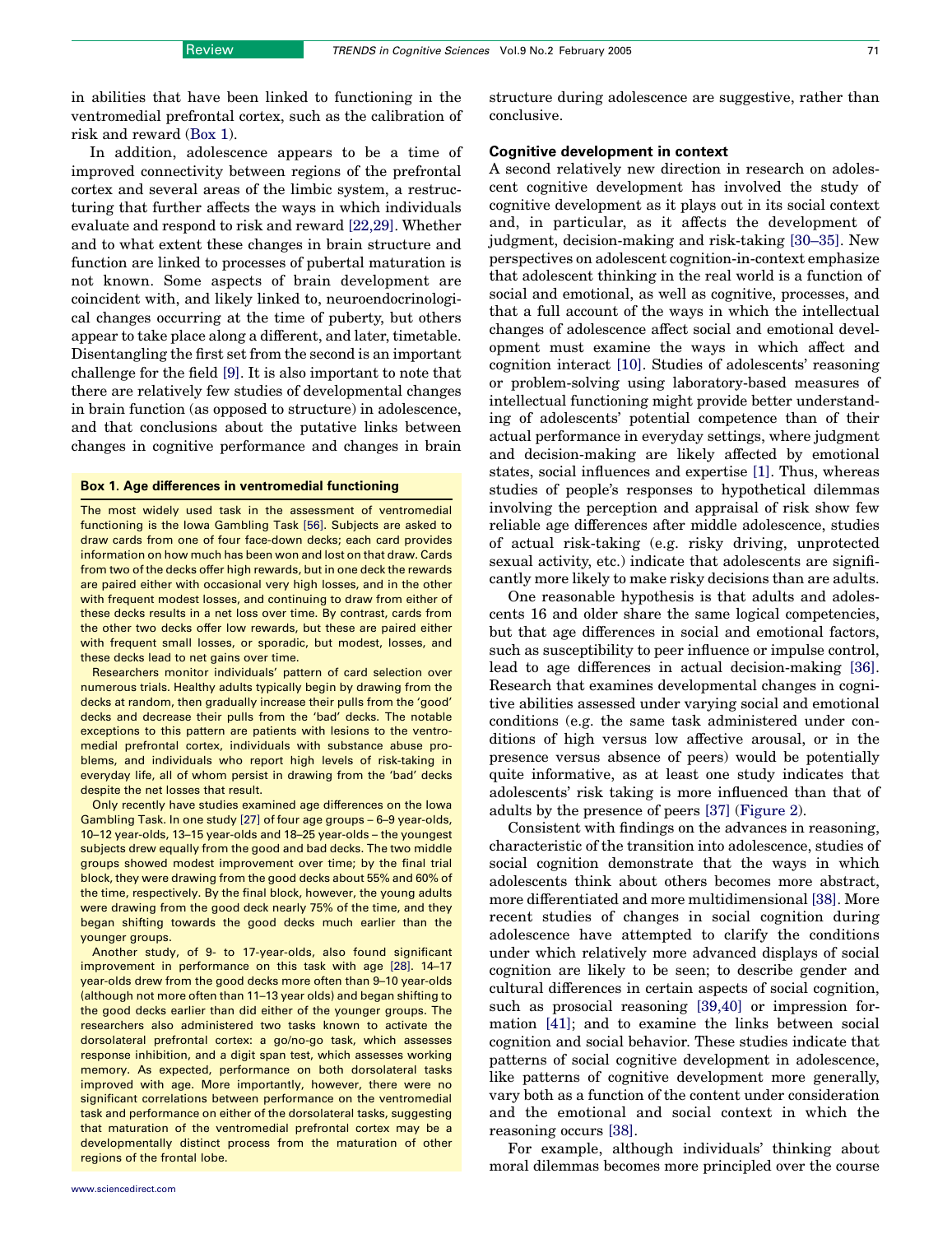<span id="page-3-0"></span>

Figure 2. In a study designed to investigate age differences in risk-taking [\[37\]](#page-5-0), participants were asked to play a computerized game in which they had opportunities to take driving risks, such as continuing to drive after a traffic light had turned yellow in order to drive the car further and earn more points. Individuals were randomly assigned to one of two conditions: playing the game alone, or playing it while two friends were watching and giving advice. The graph shows the number of times individuals risked crashing the car by stopping and then restarting it to try to drive a bit further after the yellow light had appeared. Adolescents (aged 13–16), youths (aged 18–22), and adults (aged 24 and older) demonstrated equivalent degrees of risk-taking when alone, but in the presence of peers, adolescents and youths, but not adults, took more risks.

of adolescence, their reasoning about real-life problems is often not as advanced as their reasoning about hypothetical dilemmas [\[42\].](#page-5-0) The correlation between adolescents' moral reasoning and their moral behavior is especially likely to break down when individuals define issues as personal choices rather than ethical dilemmas (for instance, when using drugs is seen as a personal matter rather than a moral issue) [\[43\]](#page-5-0). Similarly, when faced with a logical argument, adolescents are more likely to accept faulty reasoning or shaky evidence when they agree with the substance of the argument than when they do not [\[44,45\].](#page-5-0) And, although individuals' ability to look at things from another person's perspective increases in adolescence, the extent to which this advanced social perspective taking translates into tolerance for others' viewpoints depends on the particular issue involved [\[46\].](#page-5-0) In other words, adolescents' social reasoning, like that of adults, is influenced not only by their basic intellectual abilities, but by their desires, motives and interests.

# Affect and cognition

In contrast to most measures of cognitive development in adolescence, which seem to correlate more closely with age and experience rather than the timing of pubertal maturation, there is evidence for a specific link between pubertal maturation and developmental changes in arousal, motivation and emotion. For example, there is evidence that pubertal development directly influences the development of romantic interest and sexual motivation [\[47,48\].](#page-5-0) There is also evidence that some changes in emotional intensity and reactivity, such as changes in the frequency and intensity of parent-adolescent conflict, may be more closely linked to pubertal maturation than to age [\[49\].](#page-5-0) Some cognitive skills related to human face-processing have also shown intriguing alterations in midadolescence – an apparent decrement in face processing skills that is associated with sexual maturation (measured by Tanner staging by physical examinations) rather than with age or grade level [\[50\]](#page-5-0). A parallel finding has been reported for voice recognition [\[51\].](#page-5-0)

There is also evidence that increases in sensationseeking, risk-taking and reckless behavior in adolescence are influenced by puberty and not chronological age. For example, in a study by Martin et al. [\[29\],](#page-5-0) where sensationseeking and risk behaviors were examined in a large group of young adolescents aged 11 to 14, there was no significant correlation between age and sensation-seeking, but a significant correlation between sensation-seeking and pubertal stage. There is also evidence in animal and human studies supporting a link between increasing levels of reproductive hormones and sensitivity to social status [\[52,53\]](#page-5-0), which is consistent with the link between puberty and risk-taking, since several influential theories of adolescent risk-taking [\[54\]](#page-5-0) suggest that at least some of this behavior is done in the service of enhancing one's standing with peers. Although further research is much needed, it appears that there are important links between pubertal maturation and social information-processing.

In some models of the development of affect regulation there is an explicit emphasis on cognitive systems exerting control over emotions and emotion-related behavior [\[55\]](#page-5-0). Many aspects of affect regulation involve the ability to inhibit, delay or modify an emotion or its expression in accordance with some rules, goals or strategies, or to avoid learned negative consequences. However, there is increasing understanding that cognitive-emotional interactions in adolescence also unfold in the other direction in important ways. Thus, just as cognition has an important impact on emotion, emotion has an important impact on basic cognitive processes, including decision-making and behavioral choice.

# Decision-making and risk-taking

Behavioral data have often made it appear that adolescents are poor decision-makers (i.e. their high-rates of participation in dangerous activities, automobile accidents, drug use and unprotected sex). This led initially to hypotheses that adolescents had poor cognitive skills relevant to decision-making or that information about consequences of risky behavior may have been unclear to them [\[56,57\].](#page-5-0) In contrast to those accounts, however, there is substantial evidence that adolescents engage in dangerous activities despite knowing and understanding the risks involved [\[29,58,59,60–63\]](#page-5-0). Thus, in real-life situations, adolescents do not simply rationally weigh the relative risks and consequences of their behavior – their actions are largely influenced by feelings and social influences [\[1\]](#page-4-0).

In contrast to much previous work on adolescent decision-making that emphasized cognitive processes and mainly ignored affective ones, there is now increasing recognition of the importance of emotion in decisionmaking [\[64\].](#page-5-0) The 'decision' to engage in a specific behavior with long-term health consequences – such as smoking a cigarette, drinking alcohol, or engaging in unprotected sex – cannot be completely understood within the framework of 'cold' cognitive processes. ('Cold' cognition refers to thinking processes under conditions of low emotion and/or arousal whereas 'hot' cognition refers to thinking under conditions of strong feelings or high arousal and which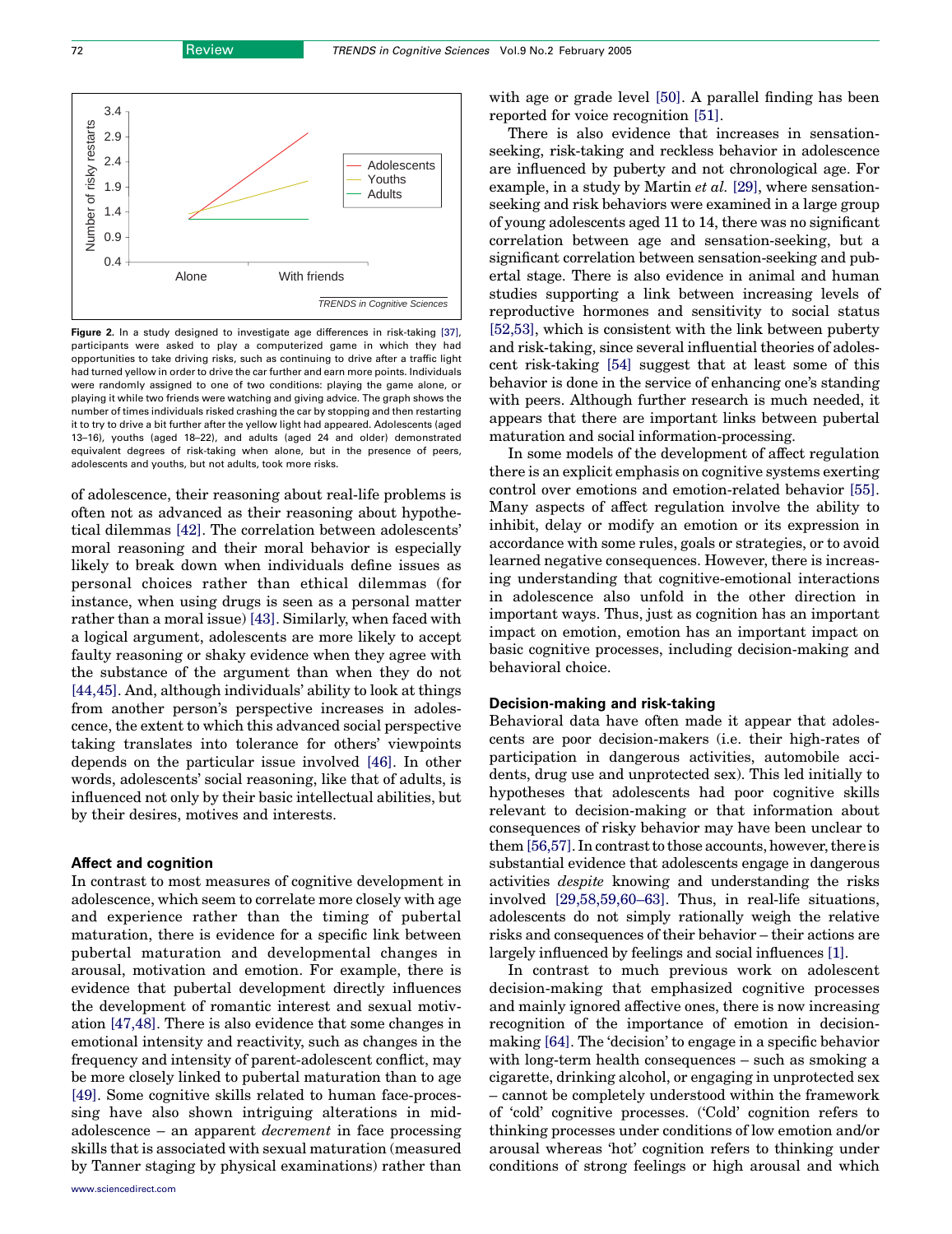<span id="page-4-0"></span>therefore may be much more important to understanding risky choices in real-life situations.) These affective influences are relevant in many day-to-day 'decisions' that are made at the level of 'gut-feelings' regarding what to do in a particular situation (rather than deliberate thoughts about outcome probabilities or risk value). These 'gut feelings' appear to be the products of affective systems in the brain that are performing computations that are largely outside conscious awareness [\[65,66\]](#page-5-0). How these feelings develop, become calibrated during maturation, and are influenced by particular types of experiences at particular points in development are only beginning to be studied within the framework of affective neuroscience [\[29\].](#page-5-0) It does, however, appear that puberty and sexual maturation have important influences on at least some aspects of affective influences on behavior through new drives, motivations and intensity of feelings, as well as new experiences that evoke strong feelings (such as developing romantic involvement) [\[67,68\].](#page-5-0)

#### The development of regulatory competence

During the adolescent transition, regulatory systems are gradually brought under the control of central executive functions, with a special focus on the interface of cognition and emotion. Two important observations are especially important. The first is that the development of an integrated and consciously controlled 'executive suite' of regulatory capacities is a lengthy process. Yet, adolescents confront major, emotionally laden life dilemmas from a relatively early age – an age that has become progressively younger over historic time due to the decline in the age of pubertal onset and in the age at which a wide range of choices are thrust upon young people, as well as a decline in the active monitoring of adolescents by parents as a result of changes in family composition and labor force participation.

The second observation is that the acquisition of a fully coordinated and controlled set of executive functions occurs relatively later in development [10]. As such, it is less likely to be canalized (to the same degree as, say, early language acquisition), leaving greater opportunities for suboptimal trajectories. These suboptimal patterns of development take many different forms, clusters of which are associated with broad categories of psychopathology, such as the excessive down-regulation of mood and motivation that characterizes many internalizing difficulties, or the inadequate control of arousal that is associated with a wide range of risky behaviors typically seen as externalizing problems.

# Concluding comments

Like early childhood, adolescence may well be a sensitive or critical developmental period for both normative and maladaptive patterns of development [\[69–71\].](#page-5-0) Several aspects of development during this period are especially significant in this regard, among them: the role of puberty in a fundamental restructuring of many body systems and as an influence on social information-processing; the apparent concentration of changes in the adolescent brain in the prefrontal cortex (which serves as a governor of cognition and action) together with the enhanced interregional communication between the prefrontal cortex and other brain regions; and the evidence for substantial synaptic pruning and for non-trivial physiological reversibility of behavioral and neuroendocrine patterns arising from early developmental experiences. Taken together, these developments reinforce the emerging understanding of adolescence as a critical or sensitive period for a reorganization of regulatory systems, a reorganization that is fraught with both risks and opportunities [10]. As we look to the future of research on cognitive and affective development in adolescence, the challenge facing researchers will be integrating research on psychological, neuropsychological and neurobiological development. What we now have are interesting pieces of a complicated puzzle, but the pieces have yet to be fit together in a way that moves the field out of the realm of speculation and towards some measure of certainty.

#### Acknowledgements

Many of the ideas expressed in this article grew out of the work of the MacArthur Foundation Research Network on Psychopathology and Development. I am especially grateful to Ron Dahl, Dan Keating, David Kupfer, Ann Masten and Danny Pine for their contributions to the enterprise. Thanks also to Marnia Davis for bibliographic assistance.

#### **References**

- 1 Steinberg, L. (2004) Risk-taking in adolescence: What changes, and why? Ann. N. Y. Acad. Sci. 1021, 51–58
- 2 Steinberg, L. et al. Psychopathology in adolescence: Integrating affective neuroscience with the study of context. In Developmental Psychopathology Vol. 1: Theory and Method (Cicchetti, D. and Cohen, D., eds), Wiley (in press)
- 3 Wallis, C. (2004) What makes teens tick. Time 10 May, pp. 56–65
- 4 Wiener, R. and Miller, M. (2004) Determining the death penalty for juveniles. APA Monitor on Psychology 35, 68
- 5 Paus, T. (2005) Mapping brain maturation and cognitive development during adolescence. Trends Cogn. Sci. 9, 000–000
- 6 Giedd, J. et al. (1999) Brain development during childhood and adolescence: A longitudinal MRI study. Nat. Neurosci. 2, 861–863
- 7 Sowell, E.R. et al. (2001) Improved memory functioning and frontal lobe maturation between childhood and adolescence: A structural MRI study. J. Int. Neuropsychol. Soc. 7, 312–322
- 8 Sowell, E.R. et al. (2002) Development of cortical and subcortical brain structures in childhood and adolescence: A structural MRI study. Dev. Med. Child Neurol. 44, 4–16
- 9 Dahl, R.E. (2001) Affect regulation, brain development, and behavioral/emotional health in adolescence. CNS Spectr. 6, 1–12
- 10 Keating, D.P. (2004) Cognitive and brain development. In Handbook of Adolescent Psychology (2nd edn) (Lerner, R.J. and Steinberg, L.D., eds), pp. 45–84, Wiley
- 11 Donald, M. (2001) A Mind So Rare: The Evolution of Human Consciousness, Norton
- 12 Dennett, D.C. (1996) Kinds of Minds: Toward an Understanding of Consciousness, Basic Books
- 13 Casey, B.J. et al. (2000) Structural and functional brain development and its relation to cognitive development. Biol. Psychol. 54, 241–257
- 14 Johnson, M.H. (2001) Functional brain development in humans. Nat. Rev. Neurosci. 2, 475–483
- 15 Luna, B. et al. (2001) Maturation of widely distributed brain function subserves cognitive development. Neuroimage 13, 786–793
- 16 Nelson, C.A. (1999) Neural plasticity and human development. Curr. Dir. Psychol. Sci. 8, 42–45
- 17 Paus, T. et al. (1999) Structural maturation of neural pathways in children and adolescents: in vivo study. Science 283, 1908–1911
- 18 Steingard, R.J. et al. (2002) Smaller frontal lobe white matter volumes in depressed adolescents. Biol. Psychiatry 52, 413–417
- 19 Rilling, J.K. and Insel, T.R. (1999) The primate neocortex in comparative perspective using magnetic resonance imaging. J. Hum. Evol. 37, 191–223